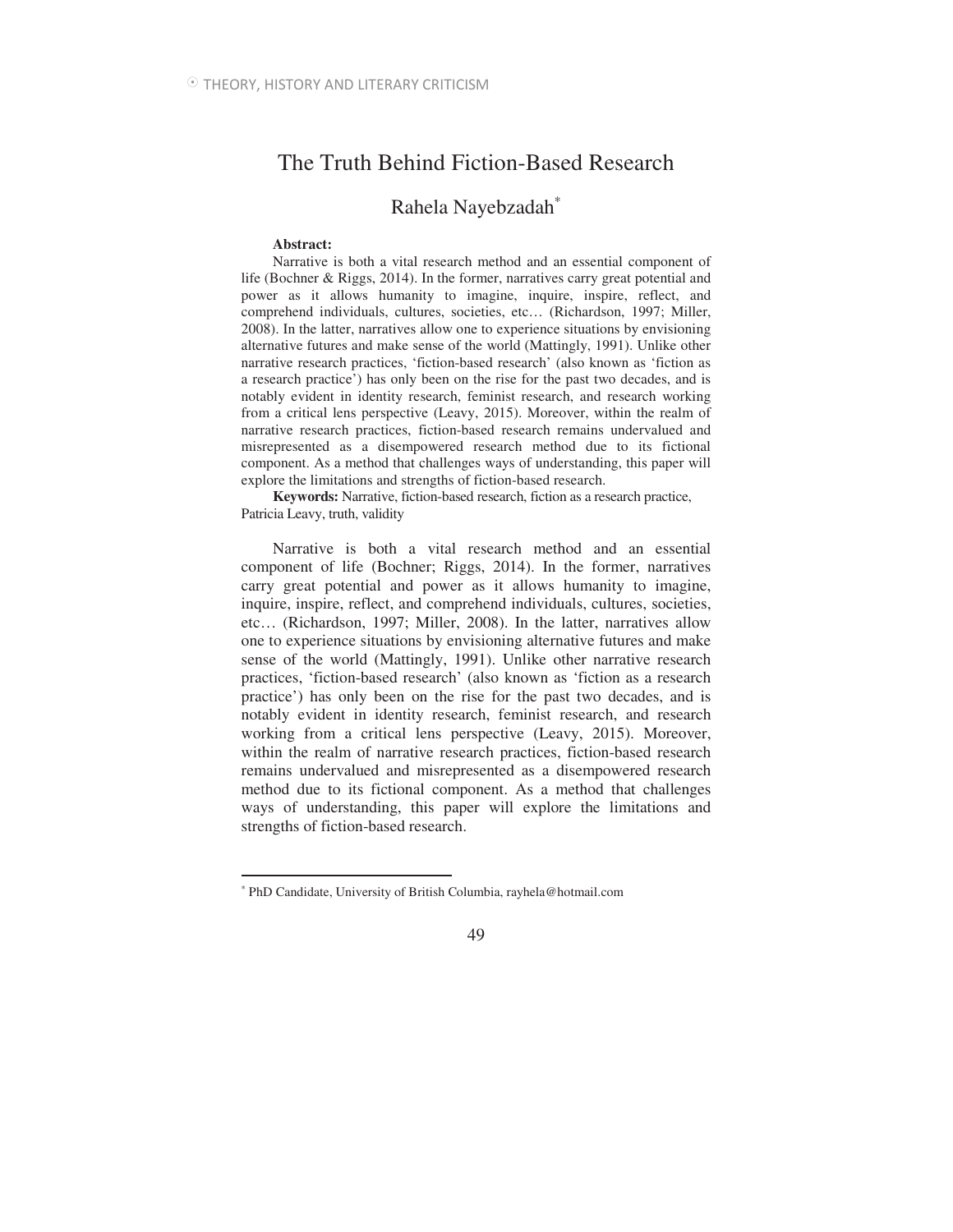### **The drawbacks to fiction-based research**



The three primary concerns evident in fiction-based research are the following: (i) the method struggles to demonstrate truth, validity, and objectivity due to its fictional component; (ii) as a subjective form, the research cannot be properly assessed; and, (iii) reflexivity is difficult to achieve when working with fictional research participants. Due to its reliance on fiction, fiction-based research brings the fact versus fiction dichotomy to the forefront (Leavy, 2015), and as a result, it is disfavoured in qualitative research (even though qualitative methods challenge ways of understanding validity and reliability), as further demonstrated by Benson (2014), who argues that narrative researchers will continue to struggle within academic settings that pedestal "valid", "objective" and "testable" research findings. Such stigma is created mainly because of the denotations and connotations surrounding the term, fiction-based research. The term, 'research', implies truth and substantive knowledge/contribution, but when placed alongside the term, 'fiction-based', the method becomes contradictory and an oxymoron, which not only undervalues the method but also the researcher/author/novelist. Henry James (1884) says the following regarding the debased role of the novelist: "It implies that the novelist is less occupied in looking for the truth (the truth, of course I mean, that he assumes, the premises that we grant him, whatever they may be) than the historian, and in doing so it deprives him at a stroke of all his standing room" (p. 438). In addition, such obsession for proving the truthfulness of stories has caused a further divide in the realm of fiction and nonfiction, as shown in categorizations such as "nonfiction novels" versus "historical novels" and "creative nonfiction" versus "fiction inspired by actual events" (Leavy, 2012).

Nonetheless, such a dichotomy is evident in all forms of research as truth and validity will always be subject to scrutinization. Ethnography, in particular, is known for its history "of blurring nonfiction with fiction in order to most effectively 'write' culture and get their writing out to the public audiences" (Leavy, 2013: 31). This is further illustrated in the Margaret Mead and Derek Freeman debate and their encounters with the Samoans.<sup>2</sup> Here, it is important to acknowledge that not all

 $\overline{a}$ 

<sup>&</sup>lt;sup>2</sup> According to Margaret Mead, female Samoans were sexually promiscuous beings before and during marriage. As a society, Samoans were represented as people lacking



<sup>&</sup>lt;sup>1</sup> Creative non-fiction, which emerged in the 1960's and 70's (Leavy, 2015), is a method that "tells a story using facts, but uses many of the techniques of fiction for its compelling qualities and emotional vibrancy […]. Creative non-fiction requires the skills of the storyteller and the research ability of the conscientious reporter" (Cheney, 2001, p. 1, as cited in Leavy, 2013: 35).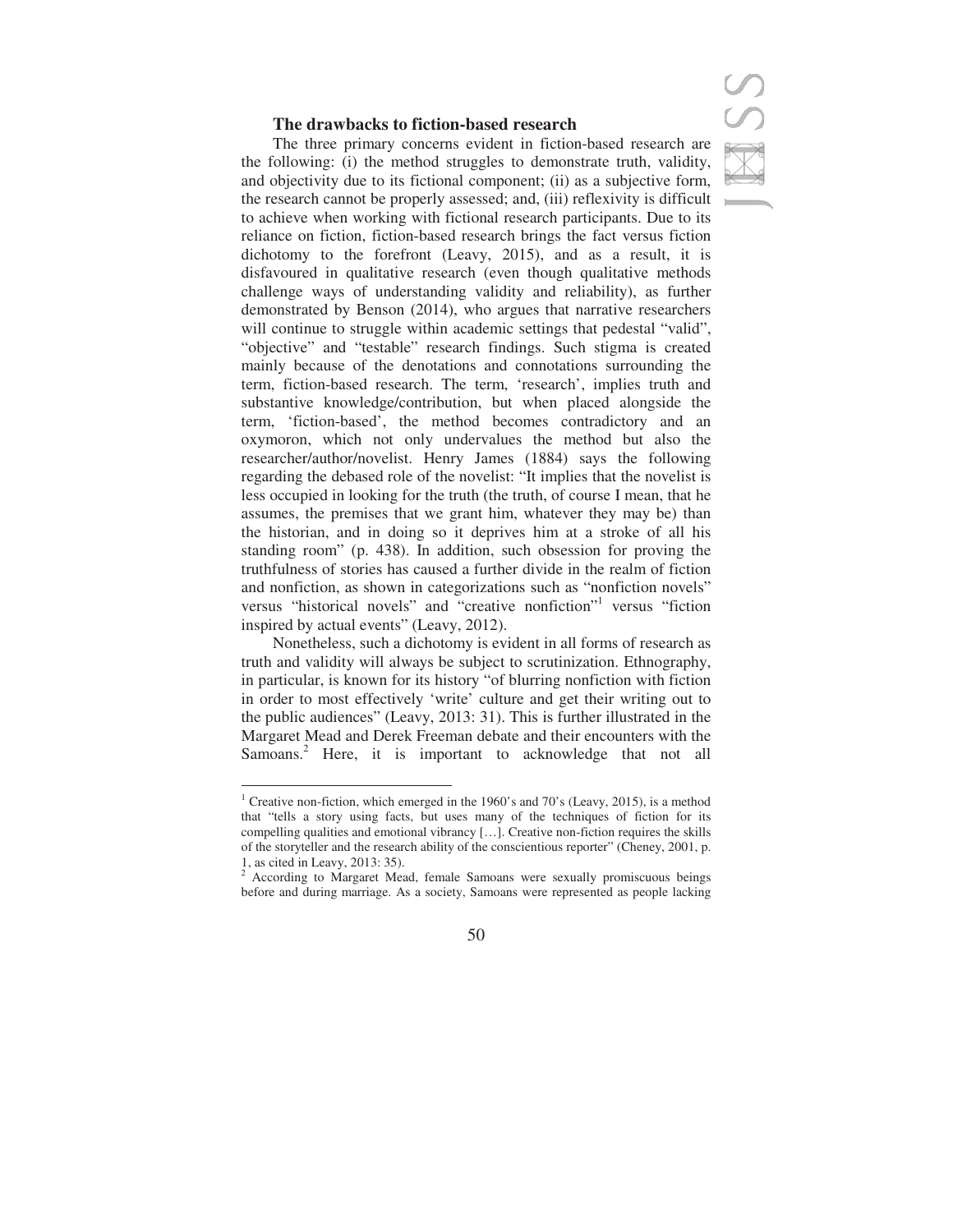$\overline{a}$ 

autoethnographic and ethnographic studies are nonfictional; some studies do turn to fiction (Leavy, 2015), which only reinforces the value of incorporating fiction into one's research. Arguably, even though all research is narrative, narrative is particularly ever-present in the humanities and social sciences (dating back to the early 20th century). Leavy (2013) makes the following comment on the importance of narrative in research: "In the academic world, researchers are storytellers, learning about others and sharing what they have learned. Whether we go into the field in an ethnographic study or conduct oral history interviews, we are charged with telling the stories of others in creative, expressive, dynamic, and authentic ways" (p. 35). Methods and methodologies such as narrative inquiry, diary study, testimonials, memoirs, creative non-fiction, narrative ethnography, 3 "*life history*, *language learning history*, *language learning experience*, *language biography*, *autobiography*, […] *autoethnography*", etc. further demonstrate the importance of narrative as an alternative approach to research (Benson, 2014: 156; Leavy, 2015). Furthermore, case studies and ethnography are also occasionally described as narrative research: "From research design to data collection, analysis, and representation, researchers bring their assumptions and experiences to bear on their projects. For example, field notes, on-the-fly notes, theoretical memos, and analysis memos all require the researcher to write his or her understandings and impressions of the social reality under investigation" (Hesse-Biber; Leavy, 2011, as cited in Leavy, 2013: 30; Benson, 2014).

Numerous scholars, however, are dispelling the belief that fiction equates invalidity due to the following reasons: (i) as a social research, fiction also aims at "knowledge-building and meaning-making; at accessing, expressing, and negotiating truths and then effectively communicating those 'truths' to revenant audiences'" (Leavy, 2013: 22); (ii) the fictional characters in fiction are never wholly true or wholly invented because their experiences, emotions, thoughts, values, etc. are "real" (Franklin, 2011); and (iii) the settings and situations all draw on the "real world" (read: verisimilitude) (Banks, 2008; Leavy,

strong bonds. Mead's representation was questioned by Derek Freeman, who believed that Mead provided a romantic account of the Samoans and did not take the nurture versus nature debate into consideration.

<sup>&</sup>lt;sup>3</sup> According to Chase (2005), narrative ethnography is "a transformation of both the ethnographic and life history methods. Like traditional ethnography, this approach involves long-term involvement in a culture or community; like life history, it focuses heavily on one individual or a small number of individuals. What makes narrative ethnography distinct is that both the researcher and the researched are presented together within a single multifocal text focused on the character and process of the human encounter" (p. 659).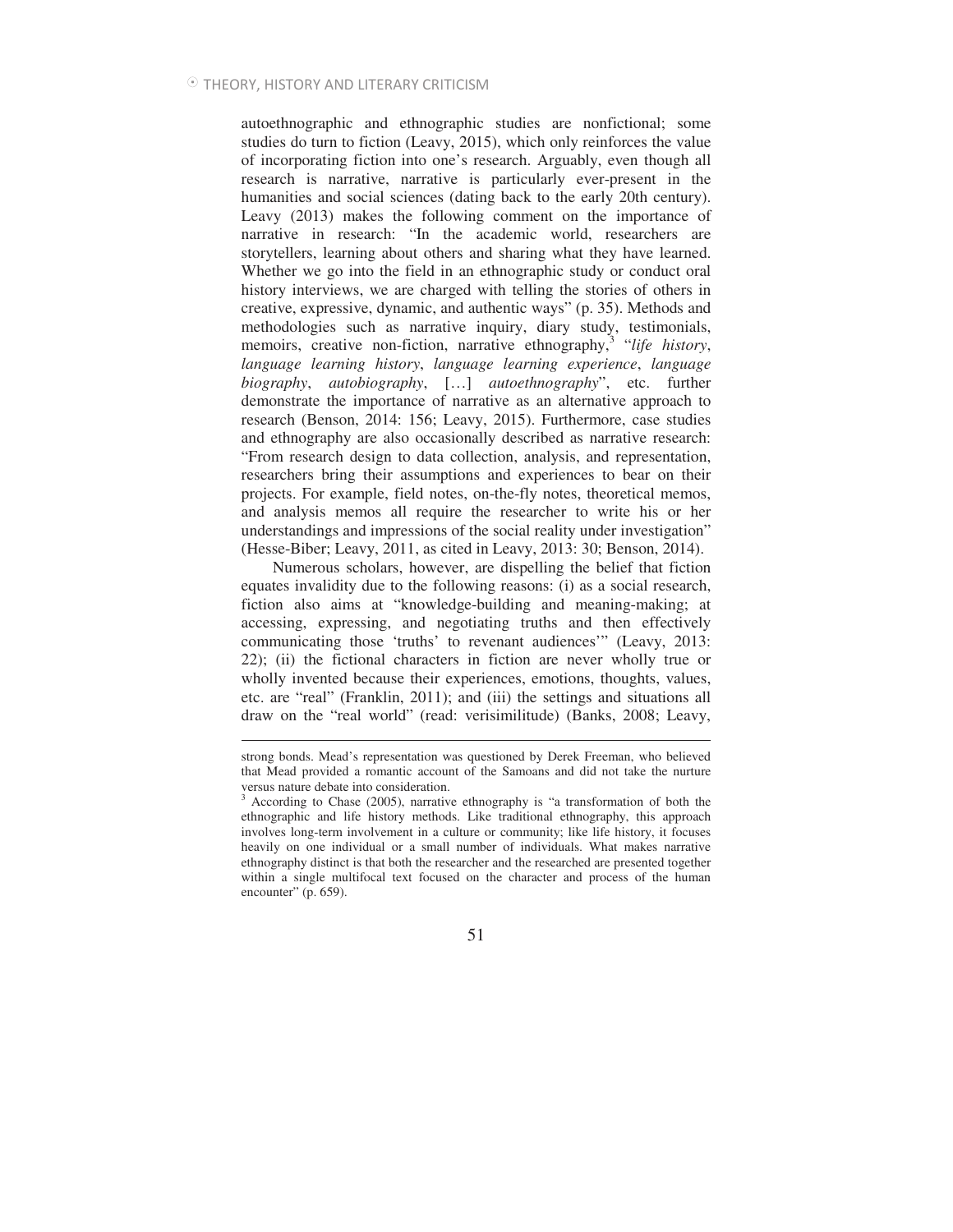2012, 2013; Barone; Eisner, 2012; Viswesaran, 1994). Here, literary devices such as metaphors are extremely powerful in fiction because they have the "extraordinary power of redescribing reality" (Ricouer, 2000: 110). Iser (1997), in particular, argues that there is an overlap between fiction and "the real" through his threefold model: selection, combined, and disclosure. In selection, writers choose elements from the real/referential world and include them into their fictional work. In combined, the elements are simultaneously combined through the meaning-making process. And, in disclosure, writers disclose information about the text by deeming a work a short story or novel on the title page. In addition, Marie-Laure Ryan (1991) coined the term "principle of minimal departure", which refers to the notion that the world in fiction resonates with reality (Leavy, 2013). It is because of fiction's attempt in representing life that James (1884) describes fiction as "a direct impression of life". Furthermore, in order to view fictionbased research as truthful, one must revisit the notion of "findings" and "data," as further emphasized by Banks (2008). Also, as suggested by Leavy (2013), data and findings may come directly from a literature review or from traditional data collection methods such as interviews, field research, etc.

The second issue with fiction-based research is that because of its subjective nature, fiction as a research practice cannot be properly assessed as truthful and valid. Debates surrounding truth and validity have always been (and will continue to be) of concern, as demonstrated in the qualitative versus quantitative debate. When writing a fictional work, especially, the process and outcome is certainly subjective. Thus, rather than positioning the work as objective, accepting that it is subjective – and therefore useful and constructive – is more effective, for even in "objective" research with "objective" findings, subjective interpretations are inevitable. Even Jean-Paul Sartre (1947) urges authors to embrace the subjective quality of writing fictionally. He says, "But if we ourselves produce the rules of production, the measures, the criteria, and if our creative drive comes from the very depths of our heart, then we never find anything but ourselves in our work" (p. 624). Furthermore, Leavy (2013) argues that regardless of its "biased," "introverted," and unobjective state, the method can be assessed according to the traditional evaluative criteria in qualitative research. However, these criterions must be slightly transformed and reimagined because fiction as an untraditional qualitative method "move[s] away from a methodological practice that produces 'findings' to a writing practice that produces a fictional rendering that reflects research, teaching, and/or personal experiences, it is important to evaluate that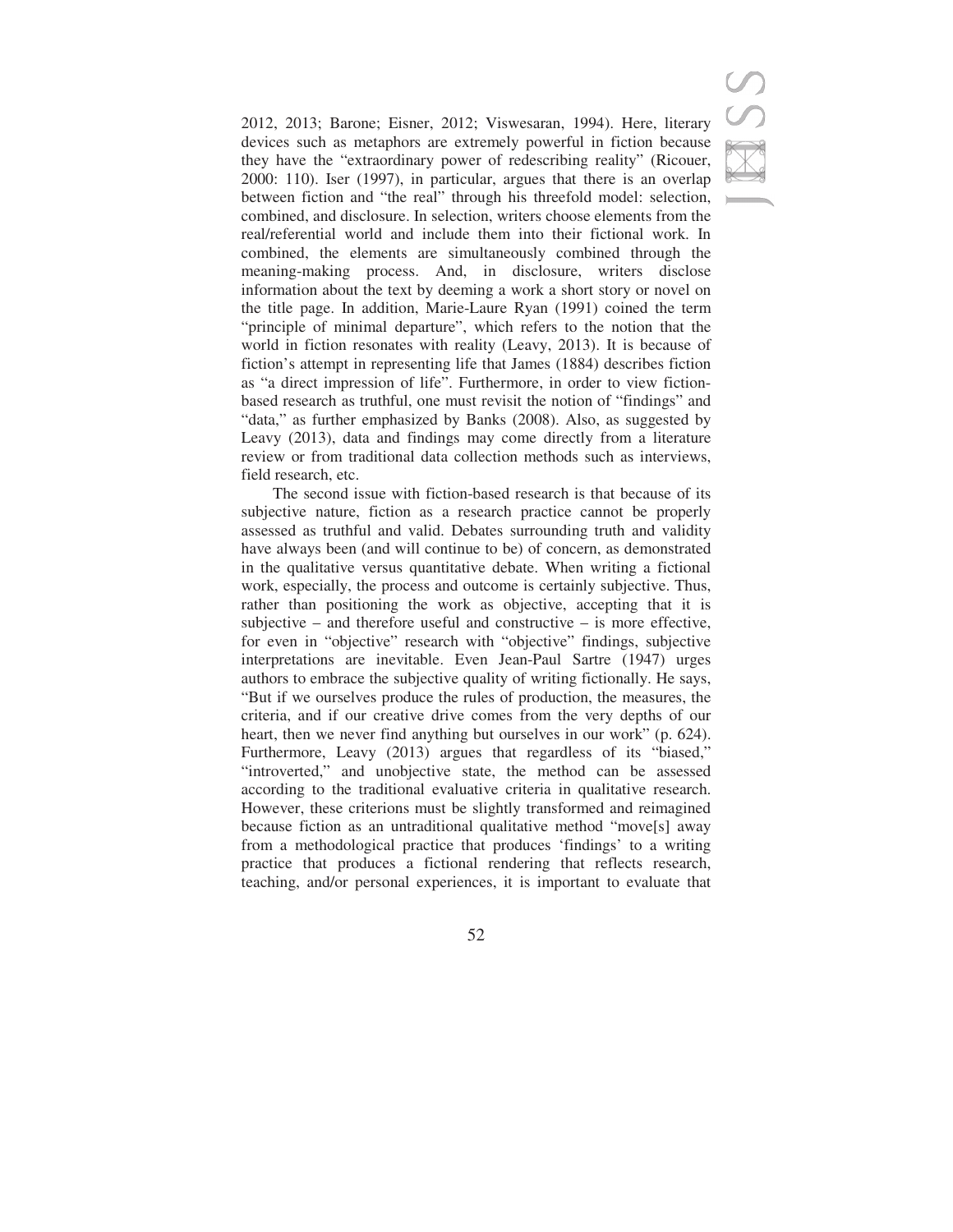work on its own terms" (Leavy, 2013: 79). According to Leavy (2013), qualitative research is evaluated according to the following nine (but certainly not limited to) criteria: (i) validity; (ii) rigour; (iii) congruence; (iv) transferability or generalizability; (v) thoroughness; (vi) trustworthiness; (vii) authenticity; (viii) audience; and (ix) substantive contribution. All these criterions, Leavy argues, can also be applied to fiction-based research. In fiction, validity can be assessed by considering if whether the work could have happened.Rigour can be decided by looking at the aesthetics and use of literary tools that are present in the fiction. Congruence can be judged by focusing on the fiction's "architectural design" (ie. genre, themes, motifs, style, and tone), structure, and narrative congruence. Transferability or generalizability can be measured by asking if whether or not the fiction succeeded in achieving empathetic engagement. Thoroughness can be evaluated through ambiguity.<sup>4</sup> Authenticity can be interrogated through verisimilitude. Trustworthiness can be gained through reflexivity, which can be demonstrated through character development, disclosure of theoretical practices, and narrator's point of view. Additionally, the writer's "personal signature" is also important when determining reflexivity (Banks, 2008; Barone & Eisner, 1997, 2012; Leavy, 2013).<sup>5</sup> When examining the eight category, audience, tone, style, and the genre of the fiction must be appropriate for its target audience. Also, the author's willingness to disclose his/her work (in an abstract, preface, foreword, etc.) and invite audience response should also be taken into consideration here. Finally, whether or not the researcher is contributing to a knowledge area or disciplinary field will determine if whether or not the fiction is a substantive contribution.

The third controversy regarding fiction as a research practice is that researchers are able to dismiss the importance of reflexivity because their participants are fictional. In all forms of qualitative research, one is simultaneously demonstrating and exercising one's power over others. Therefore, reflexivity is crucial throughout the entire research process because as "an ongoing self-awareness", reflexivity forces the researcher to pursue research in "non-exploitative ways" (Pillow, 2003: 178). In writing fictionally, especially, one must pay close attention to reflexivity: "writing can be used as a method of inquiry that engages the researcher in a cycle of reflection that can result in 'deeper knowing'"

 4 Leavy (2013) defines ambiguity as the inclusion of gaps intentionally created by the author to allow the reader to make their own meanings, and the insertion of "ambiguous" narratives that open the text the multiple meanings.

<sup>&</sup>lt;sup>5</sup> Leavy (2013) defines an author's "personal signature" as "imbuing the text with the writer's personal fingerprint (style, tone, and content choices)" (p. 90).

<sup>53</sup>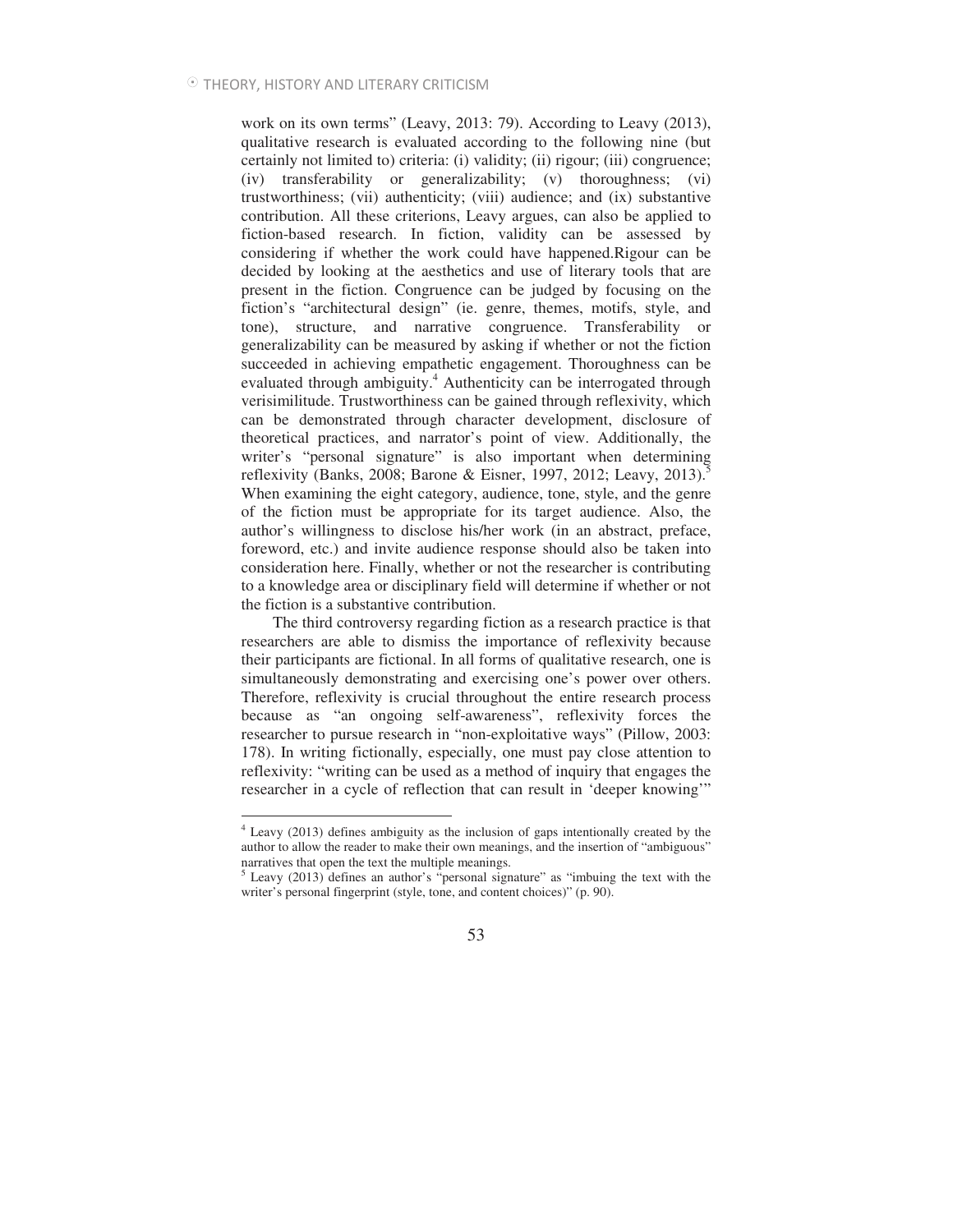(Miller, 2008: 349). Oftentimes, discussions surrounding issues of representation are generally evident in research that studies "real settings" with "real participants". Such an approach is problematic because researchers should be aware of how their participants are represented at all times, whether the participants and/or settings are fictional or nonfictional. Fiction-based researchers are in a position of immense power. As creators, they are authoritative, controlling every aspect of their fictional work from beginning to end. However, fictional characters also carry immeasurable power, both over the reader and the writer. Characters possess the strength to challenge and unsettle readers' and writers' views, beliefs, values, etc. However, in the latter, as characters develop, they seize the potential to take over the writer's artistic control. For example, as characters progress, the author may be inclined to change the plot of the story in order to remain true to his/her characters. However, regardless of their powerful entities, the characters' fate ultimately lies in the hands of their creator. Even when characters are based on/inspired by interviewed participants, researchers are in complete control because they determine which stories are "storyworthy" (Chase, 2005). As a result, fiction-based researchers must take reflexivity in every stage of character development into consideration. Arguably, every action, dialogue, and interior monologue that a character is a part of (or not part of, for that matter) reveals more about the researcher's ethical practice than the actual character itself (Leavy, 2013). Even when writers provide characters with interior dialogue to represent their characters as "authentic", writers are exercising their power over their characters, as further argued by Chase, who warns researchers "against the romantic assumption that narrators reveal 'authentic' selves and speak in their 'own' voices, as if their selves and voices were not already mediated by the social contexts in which they speak" (Chase, 2005: 670). Aside from character development, reflexivity must also play a role in other structural design elements, especially setting. Setting is important because it brings up issues regarding the "insider"/"outsider" debate. For example, is Deborah Ellis, author of *The Breadwinner Trilogy*, exploiting and participating in cultural appropriation by setting the plot of her story in Afghanistan? In addition, writers must be reflexive when selecting a narrator's point of view. In first-person narration, by giving the appearance of presenting an "authentic I", the writer's voice may not be as apparent (de Freitas, 2008). Also, other characters' voices may not be as visible as the story is told from the perspective of one character. On the contrary, in third-person narration, even though writers have the freedom to tell the story from the perspective of more than one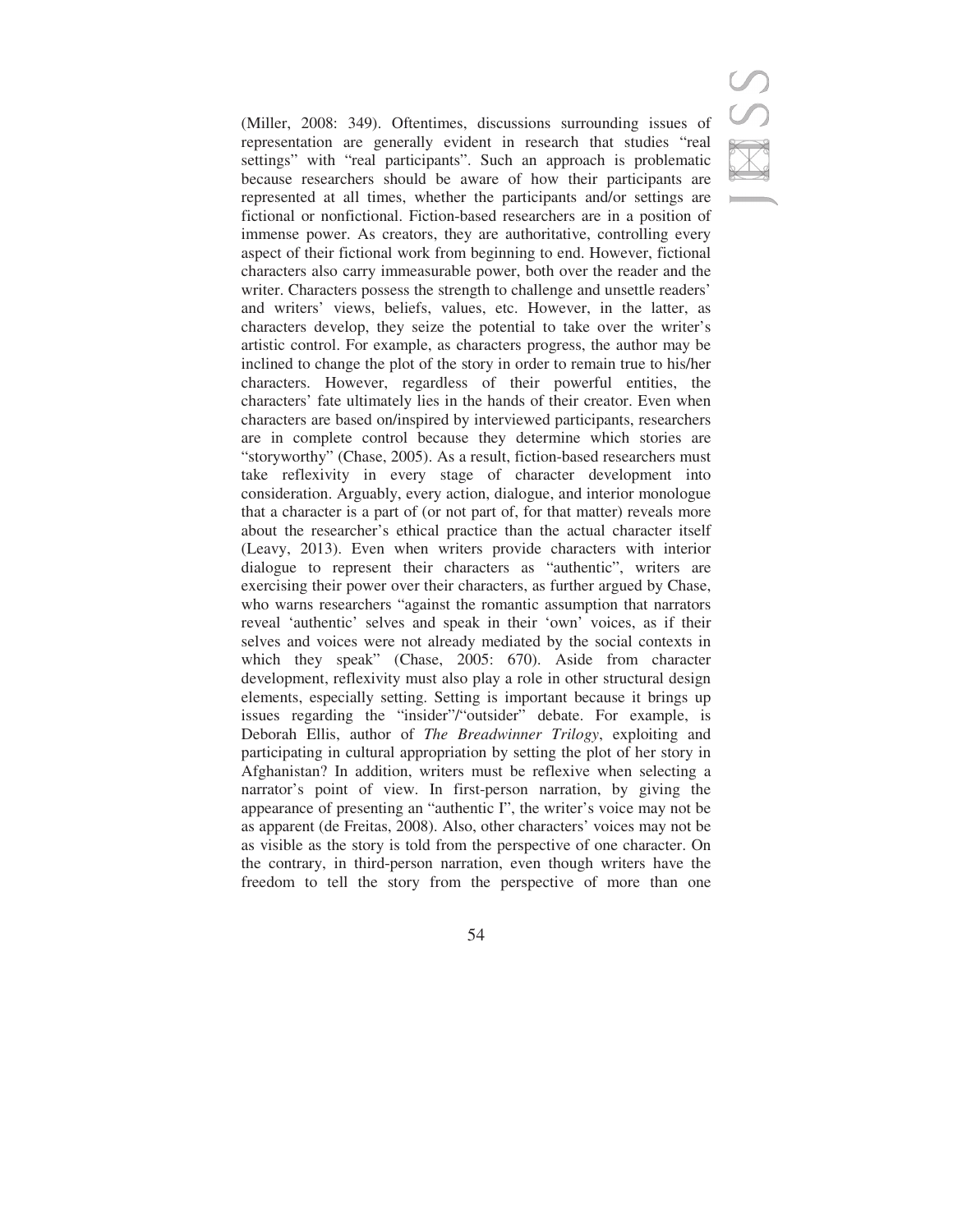character, and thereby provide a bigger picture, their voice as an interpreter/researcher may once again render invisible (Leavy, 2013).

### **The strengths in fiction-based research**

Four strengths in particular position fiction-based research above other qualitative methods, such as: (i) fiction creates innumerable possibilities; (ii) fiction is engaging and engaged; (iii) fiction reaches a wider audience; and (iv) fiction allows one to bear witness. The possibilities in fiction are endless. The power of imagination grants researchers and readers entry into imaginary (or possible) worlds, which may be inaccessible through other methods (Leavy, 2013). Also, the ambiguities and gaps present in fiction allow for a multiplicity of meanings and interpretations to emerge (Barone & Eisner, 1997; Abott, 2008).<sup>6</sup> Fiction is engaging because storytelling – rather than a traditional report of findings that are often evident in traditional dissertations – carries great power. Fiction is also engaged because fiction has the potential to be transformative by confronting, challenging, and disrupting dominant ideologies in a creative fashion (Leavy, 2013). Oftentimes, traditional dissertations and academic articles published in specialized journals are only read by other "academic experts", especially because the language (ie. academic jargon) is inaccessible to the public (Leavy, 2013: 38). However, through fiction, researchers are not only increasing public scholarship, but they are also educating a wider audience by making their work accessible beyond an academic setting (Leavy, 2013). Hence, fiction can be written for both the disciplinary reader and the "everyreader"<sup>7</sup>. Finally, by creating a fictional setting with fictional characters, readers are being educated and bearing witness simultaneously (Leavy, 2013). When readers bear witness, the transformative aspect of research becomes more apparent.

Chase (2005) and Leavy (2013) suggest that fiction as a transformative research practice is a form of social research due to the three primary goals of social research that exists in fiction-based research, which are:

 6 As previously mentioned, ambiguities are understood as a feature of fiction by which the author intentionally creates uncertainty of meaning or intention. Gaps, on the other hand, are included in fiction so that readers fill in the blanks (Leavy, 2013). Both ambiguities and gaps grant readers the power to participate in endless meanings and interpretations.

<sup>&</sup>lt;sup>7</sup> Pare et al. (2009) make a distinction between the "everyreader" and the "disciplinary reader". The former is understood as any reader who happens to come across the text whereas the latter is understood as one in which a discipline's rhetoric is laid bare.

<sup>55</sup>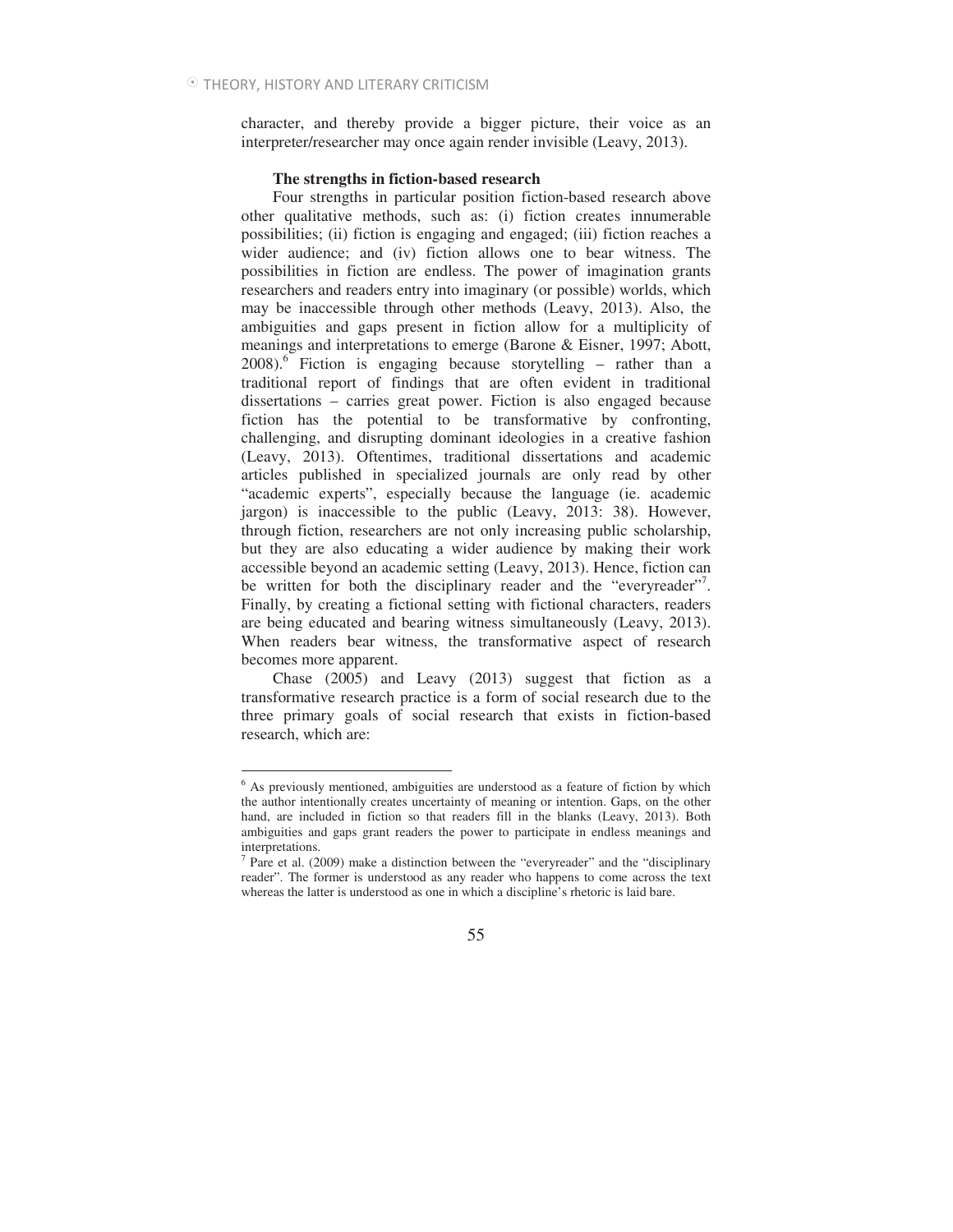1. portraying the complexity of lived experience or illuminating human

experience (linking the particular and the universal, or micro and macro levels); 2. promoting empathy and self-reflection (as a part of a compassionate, engaged,

3. disrupting dominant ideologies or stereotypes (including building critical consciousness and raising awareness (Leavy, 2013: 38).

By achieving verisimilitude, getting at particulars, portraying inner voice and interior dialogue of characters, and demonstrating narrator's points of views, fiction-based research is able to illustrate the complexity of human experience "more holistically than other forms of conducting and writing research" (Leavy, 2013: 38). In many qualitative research methods, researchers generally do not have access to participant's inner voice and interior dialogue; thus, understanding participant's psychological processes may be difficult to achieve (Leavy, 2013). Fiction, on the other hand, is able to provide a better understanding of human experience through different points of views such as first- or third-person narration. Leavy (2013), however, argues that third-person narration is the most effective perspective because it not only allows the researcher to include his/her voice, but most importantly, the voice of multiple characters: "Narrators are able to present the 'big picture' and show how the different characters fit into it. The third person can thus be used as a means to allow the author to make connections and show interconnections, and as a way for the researchers to explore macro-micro links in their fictional renderings, which is particularly important for researchers in the social and health sciences" (p. 49). The second goal, empathy and self-reflection, is also important to a social justice approach. Once empathy and self-reflection have occurred, readers are able to grow as individuals (Leavy, 2013). However, the promotion of empathy is challenging because researchers have to make sure that by creating empathy in readers, they are not removing agency from the characters.

Finally, the third goal focuses on the disruption of dominant ideologies or stereotypes and the building of critical consciousness and raising awareness (Leavy, 2013). Here, characters, in particular, play a great role in dismantling ideologies and revisiting stereotypes. Another way researchers can disrupt ideologies and stereotypes are by troubling "master plots" (also known as "master narratives")<sup>8</sup>. In addition,

 $\overline{a}$ 



or social justice approach to research);

<sup>&</sup>lt;sup>8</sup> According to Abbott (2008), master plots (or master narratives) are stories that are told over and over again in different ways. These stories draw on deeply held values, hopes, and fears, and they frequently reappear in the literature within a given culture and at times across cultures. Some master plots are essentially universal – the quest story, the story of revenge, etc.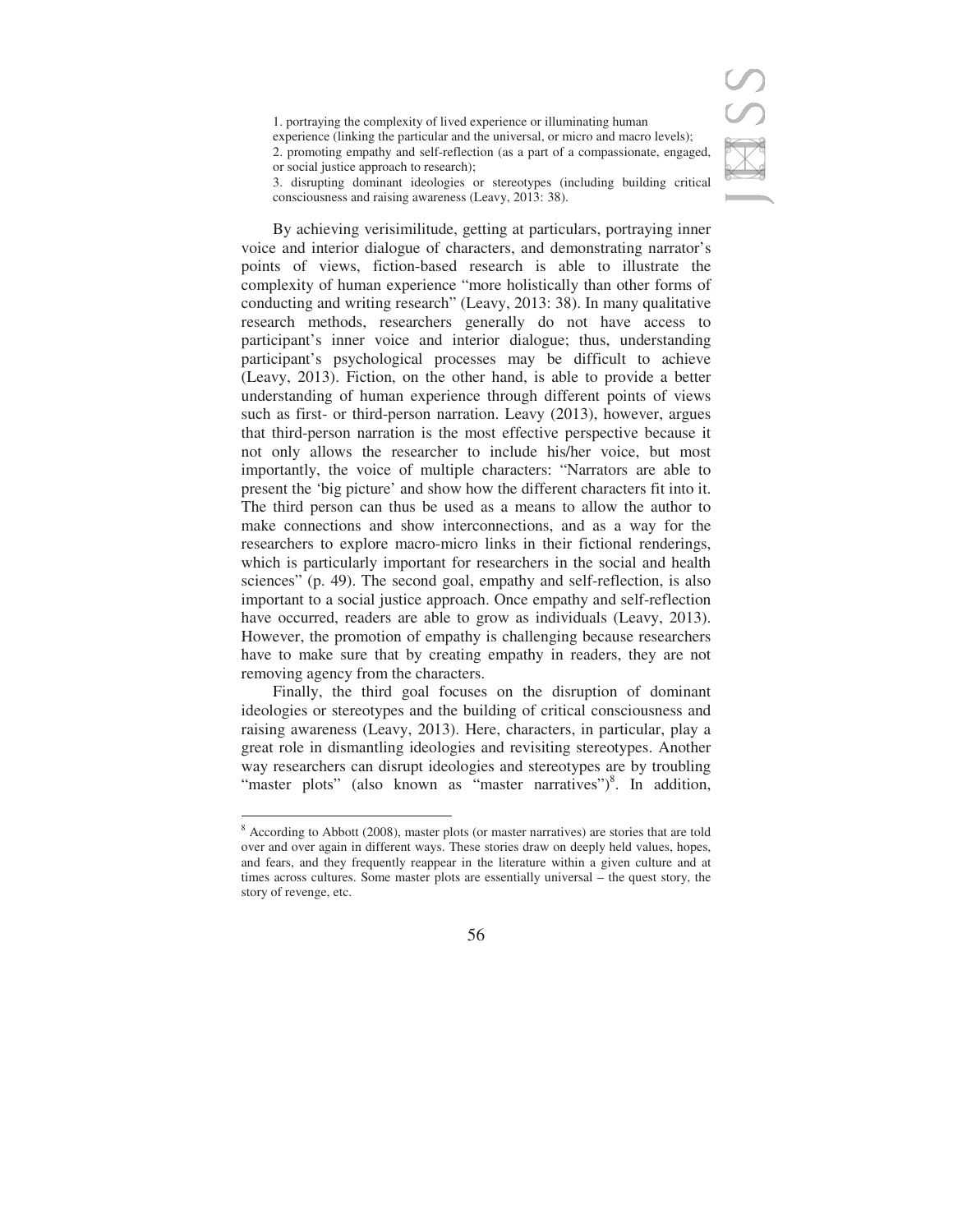historical fiction, holocaust fiction, fiction on "present-day" issues such the Israeli-Palestinian conflict, and "storytelling from marginalized people of colour provides powerful counterstories challenging the majoritarian stories that make White privilege appear natural" (Solovzana & Yasso, 2002, as cited in Dunbar Jr., 2008: 18; Leavy, 2013). However, fiction-based researchers must be extremely reflexive and cautious when writing such fiction because oftentimes such fiction tends to romanticize, homogenize, or essentialize marginalized communities. Hence, as warned by Clough (2000), researchers must avoid writing on trauma culture without offering a theory and/or politics of social change.

Moreover, as a social research, fiction as a research practice is crucial to postcolonialism. Like postcolonialism, fiction-based research makes space for "subjugated" and "minor" knowledges (Gandhi, 1998) and is aimed at disrupting stereotypes and dominated ideologies and gearing towards social change, simultaneously.

### **Fiction-based research: A far more rigorous method?**

Fiction-based research is argued to be far more rigorous than other traditional qualitative methods due to specificity and aesthetics. Even the title, novelist/author/writer, and the product, novel, comes with great expectations. James (1884) positions the role of the writer with the philosopher and painter, and claims that the novel is "the most magnificent form of art" (p. 445). Sigmund Freud (1907), on the other hand, compares the writer with a child at play. Similar to a child, the creative writer plays – with emotions, settings, and plots – and then begins to fantasize as he/she gets older. Furthermore, according to other literary critics, a novel is supposed to transport, elevate (Longinus, 1867), engage, and represent/mimic life. Such surpassing expectations from the author are questioned by Jean-Paul Sartre (1947). He asks, "One can conquer by arms. Why does it have to be *writing*, why does one have to manage his escapes and conquests by *writing?*" (p. 624). Due to the nature of fiction as a practice of showing rather than telling, reporting, or chronicling (Leavy, 2015), specificity may not always be clearly demonstrated in fiction-based research. Moreover, narrative's point of view, ambiguity, and the power of reader response might further contribute to the hindrance of specificity. Therefore, fiction is required to use language articulately and effectively in order to illustrate the researcher's intentions (Leavy, 2013). Likewise, such attention paid to language is emphasized by Elizabeth de Freitas (2004): "In my own fiction writing, I plunder my experiences, my language, and my very being, to achieve an exactness in my sentences and paragraphs,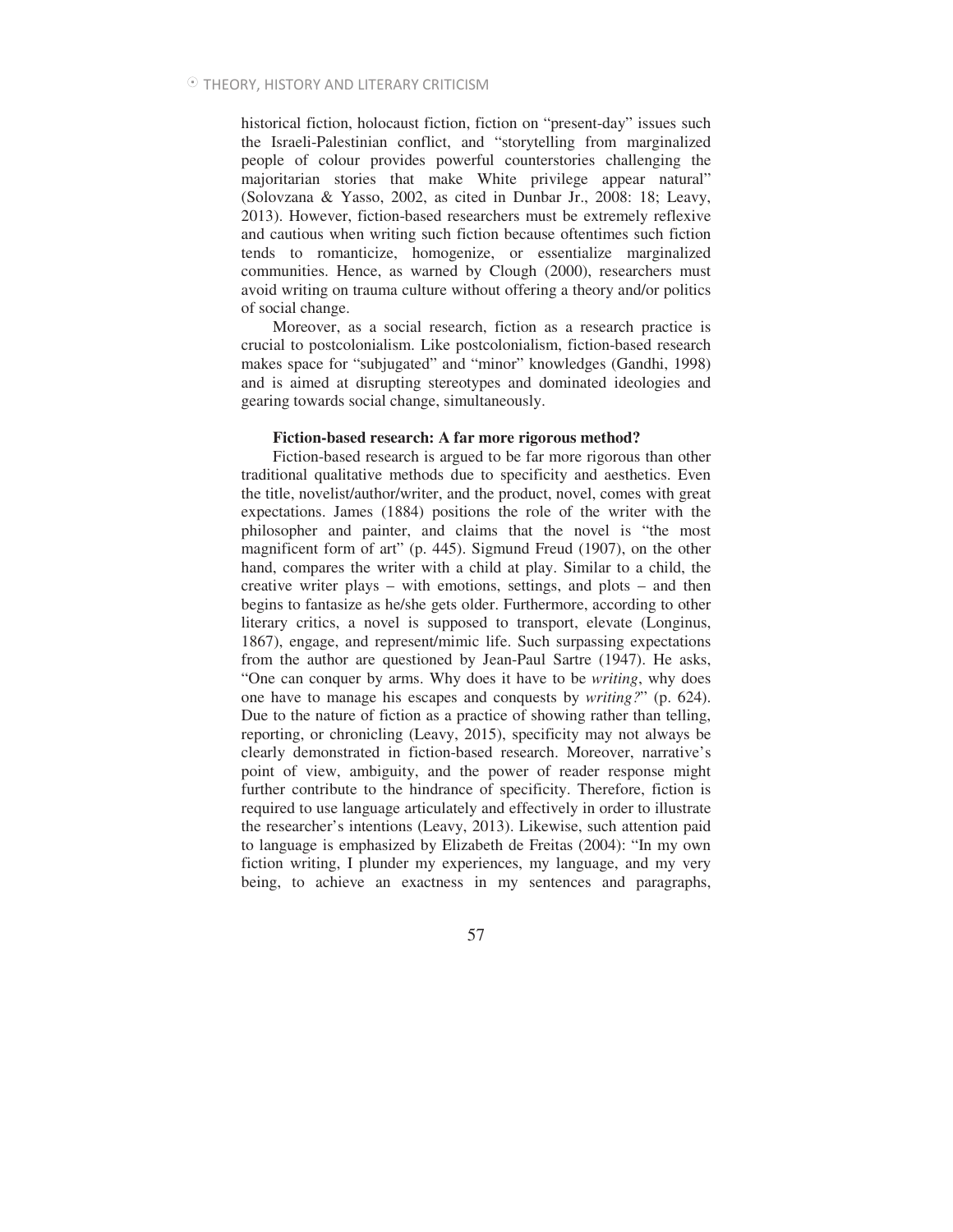grooming them over and over until they match my intentions and my sense of potential impact. Nothing is sloppy in fiction…. Composing fiction is a rigorous act" (p. 269–270). In addition, according to Longinus (1867), through language, writers are able to transport their readers. Longinus (1867) describes five principle sources of "elevated language": (i). the formation of great conceptions; (ii) and (iii) "vehement and inspired passion"; (ix) "noble diction"; and (v) "dignified and elevated composition" (p. 84).

Furthermore, fiction's attention to aesthetics might also prevent the delivery of specificity. For example, certain literary tools and devices (such as metaphors, symbols, motifs, etc.) may not be clearly delivered or received. However, I strongly believe that the aesthetic component of fiction is what makes fiction-based research rigourous. In fiction, writers are compelled to not only create a fictional story, but, most importantly, to produce an engaging and well-written (ie. aesthetical) story, which is again highlighted by de Freitas (2004): "When the fictional rendering has deep aesthetic impact, then rigour has been achieved" (p. 269). And, once such "aesthetic pleasure" or "aesthic joy" is achieved, Sartre (1947) claims that the role of the writer has also been achieved. Fiction calls the researcher to appeal to the five senses. Fiction invites researchers to consider tone, atmosphere, and style. Fiction pushes researchers to use literary devices such as metaphor, juxtaposition, motifs, symbols, etc. However, consideration to aesthetics does not guarantee a "good" story, for fiction must also possess strong plots, creativity, authenticity, engagement, character development, verisimilitude, closure<sup>9</sup>, etc., making fiction even more rigorous. Nonetheless, such expectations are also substantial to ethnographic writing, for according to Clifford Geertz (1973), the descriptions found in fictional writing are similar to the "thick descriptions" found in ethnographic writing. Hence, fiction-based researchers are far more susceptible to critique than any other qualitative researcher due to one's taste, as voiced by David Hume (1757):

One person is more pleased with the sublime; another with the tender; a third with raillery. One has a strong sensibility to blemishes, and is extremely studious of correctness: another has a more lively feeling of beauties, and pardons twenty absurdities and defects for one elevated or pathetic stroke. The ear of this man is

 9 Closure refers to a resolution: "As readers develop expectations, they anticipate the ending of the story and will often judge a 'good' ending based on how well it satisfies their expectations. In other words, readers don't want to be disappointed. Master plots, for example, typically end in anticipated ways, providing closure for readers. However, whether or not we are drawing on a master plot or common genre, we do not need to fulfill readers' expectations" (Leavy, 2013: 63).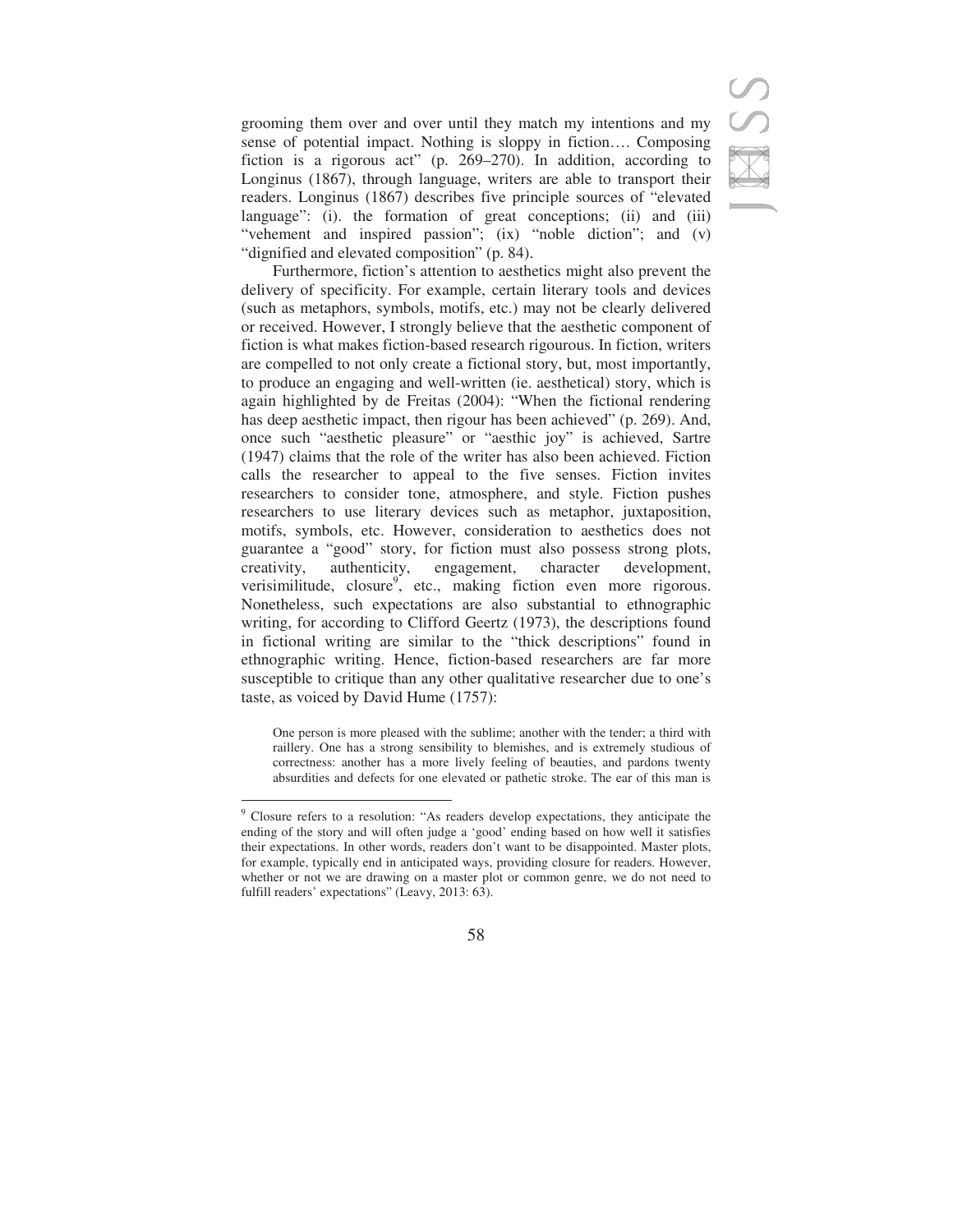entirely turned toward conciseness and energy; that man is delighted with a copious, rich, and harmonious expression. Simplicity is affected by one; ornament by another. Comedy, tragedy, satire, odes, have each its partisans, who prefer that particular species of writing to all others (p. 250).

The majority of research products such as dissertations, articles, etc. are expected to be well written, comprehensible, and factual; however, they are not required to be written imaginatively or creatively in the same manner as fiction-based research.

Finally, fiction as a research practice requires more proof of reflexivity. Since reflexivity is crucial to fiction-based research, Leavy (2013, 2015) urges writers to be explicit in communicating their ethical practices by including either an abstract, preface, foreword, or afterword. Through this process, which situates fiction-based research as rigorous in comparison to traditional fiction writing, writers have the opportunity to educate readers on the body of scholarship that informs the work "so that at a minimum the readers understand the vantage point or theoretical agenda of the writer" (Leavy, 2013: 51). In addition, some scholars argue that writers should reveal whether or not narratives were derived from a literature review, rooted in personal ideas or fantasies, or grounded in observations and interviews (Leavy, 2015). However, many researchers believe that by disclosing too much, the fiction no longer stands as an artistic work but rather a disclosure of data (Leavy, 2015).

### **Concluding remarks: The truth to fiction-based research**

Fiction-based research is a powerful research method both in a/r/tography and qualitative methodology. Regardless of its limitations, fiction as a research practice is an empowering and effective method when reaching and educating both an "academic"/"non-academic" setting simply due to humanity's interest in hearing stories that resonate, transform, reflect, and inquire. The truth behind fiction as a research practice is that through fiction, writers are able to achieve truth and rigour. Writing is also important to the field of postcolonialism as it calls for transformation through the use of creative writing and empowering the subaltern.

### **REFERENCES:**

Abbott, H. P., *The Cambridge introduction to narrative* (2nd ed), Cambridge, UK, Cambridge University Press, 2008.

Banks, S.P., *Writing as theory: In defence of fiction*, in J.G. Knowles & A. L. Cole (Eds.), *Handbook of the arts in qualitative research*, Thousand Oaks, CA, Sage, 2008, p. 155–164.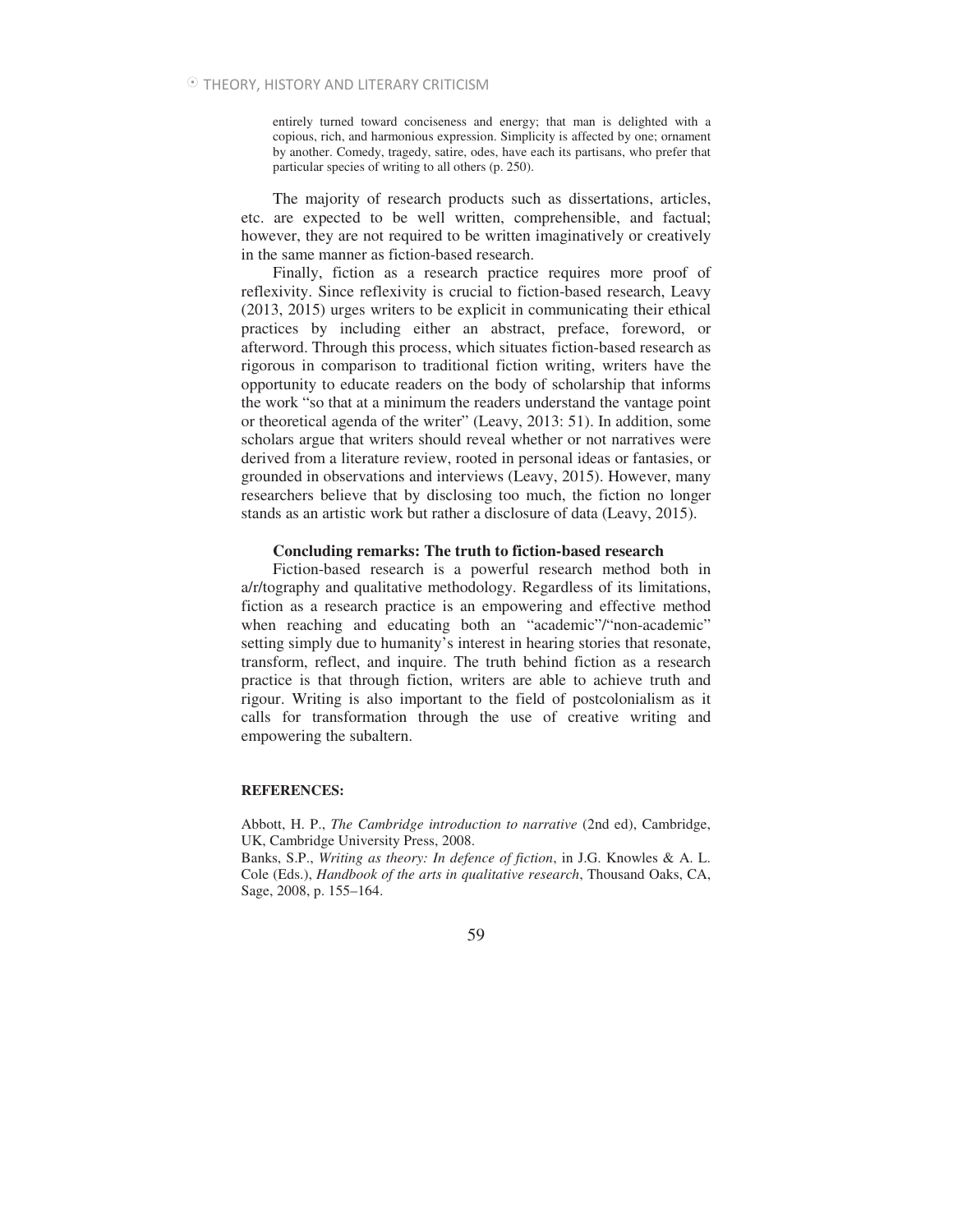Barone, T.; Eisner, E. W., *Arts-based research*, Thousand Oaks, CA, Sage, 2012.

Benson, P., *Narrative inquiry in applied linguistics research*, in "Annual Review of Applied Linguistics", 34, 2014, p. 154–170.

Bochner, A.; Riggs, N., *Practicing narrative inquiry*, in P. Leavy (Ed.), *The Oxford handbook of qualitative research*, Oxford, Oxford University Press, 2014.

Chase, S., *Narrative inquiry: Multiple lenses*, in N.K. Denzin & Y.S. Lincoln (Eds.), *The Sage handbook of qualitative research* (3rd ed.), Thousand Oaks, CA, Sage, 2005, p. 651–679.

Cheney, T. A. R., *Writing creative nonfiction: Fiction techniques for crafting great nonfiction*, Berkeley, CA, Ten Speed Press, 2001.

Clough, P.T., *Comments on setting criteria for experimental writing*, in "Qualitative Inquiry", no. 6, p. 278–291.

De Freitas, E., *Bad intentions: Using fiction to interrogate research intentions*, in "Educational Insights", 12(1), 2008.

De Freitas, E., *Reclaiming rigour as trust: The playful process of writing fiction*, in A.L. Cole, L. Neilsen, J.G. Knowles, & T.C. Luciani (Eds.), *Provoked by art: Theorizing arts-informed research*, Halifax, Nova Scotia, Backalong Books, 2004.

Dunbar Jr. C., *Critical race theory and Indigenous methodologies*, in N.K. Denzin, Y.S. Lincoln, & L.T. Smith (Eds.), *Handbook of critical and Indigenous methodologies.* Los Angeles, CA, Sage, 2008.

Ellis, D., *The breadwinner trilogy*, Toronto, Groundwood Books, 2009.

Franklin, R., *A thousand darknesses: Lies and truth in Holocaust fiction*, New York, Oxford University Press, 2011.

Freud, Sigmund, *Creative writers and daydreaming*, in David H. Richter (Ed.), *The critical tradition: Classic texts and contemporary trends* (2nd ed), Boston, Bedford Books, 1907, p. 483–488.

Gandhi, Leela, *Postcolonial theory: A critical introduction*, NY, Columbia University Press, 1998.

Geertz, C., *The interpretation of cultures*, New York, NY, Basic Books, 1973.

Hume, David, *Of the standard of taste*, in David H. Richter (Ed.), *The critical tradition: Classic texts and contemporary trends* (2nd ed), Boston, Bedford Books, 1757, p. 242–252.

Iser, W., *The significance of fictionalizing*, in "Anthropoetics" III, Fall 1997/Winter 1998, 2, p. 1–9.

James, Henry, *The art of fiction*, in David H. Richter (Ed.), *The critical tradition: Classic texts and contemporary trends* (2nd ed), Boston, Bedford Books, 1884, p. 436– 447.

Leavy, P., *Fiction and critical perspectives on social research: A research note*, in "Humanity & Society", 36(3), 2012, p. 251–259.

Leavy, P., *Fiction as research practice: Short stories, novellas, and novels*. Walnut Creek, CA, Left Coast Press, Inc, 2013.

Leavy, P., *Method meets art: Arts-based research practice* (2nd ed.), New York, NY, The Guilford Press, 2015.